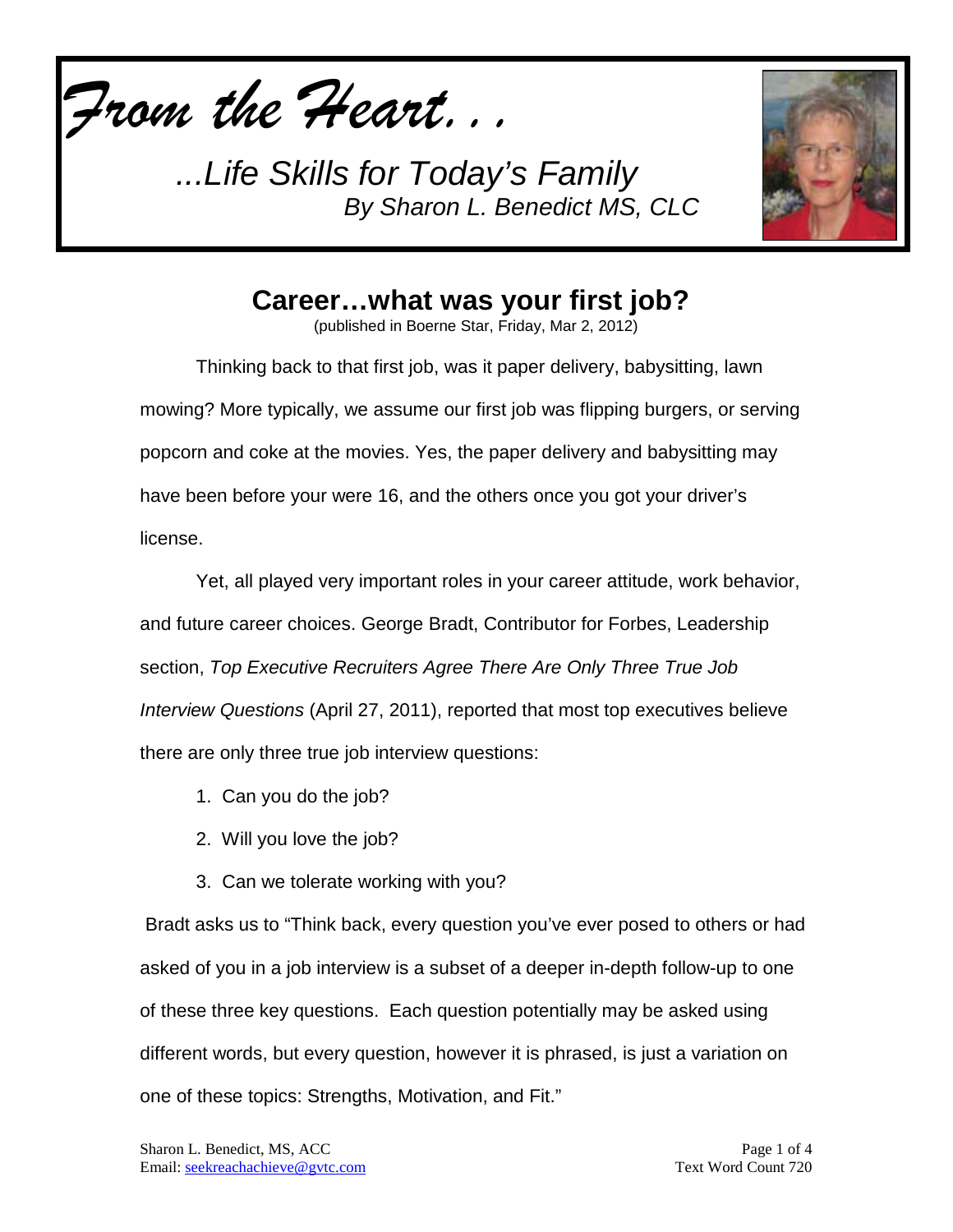The first may focus on technical skills but also includes leadership and interpersonal strengths. The second "will you love the job?" question doesn't imply that you get paid because you work hard. It actually means you will work hard because you enjoy their environment and challenges associated with the work.

The third questions seems to be somewhat edgy. *"Can we tolerate working with you?"* may not make you feel very comfortable by the time you get this one. The value of this question points to the essential ingredient of being a "cultural fit" within the organization. Kevin Kelly, CEO, Heidrick & Struggles offers us insight into what a "cultural fit" means. "…The perception is that when (senior leaders) come into the firm, a totally new environment, they know everything. And they could do little things such as send emails in a voicemail culture that tend to negatively snowball over time. . . 40 percent of senior executives leave organizations or are fired or pushed out within 18 months. It's not because they're dumb; it's because a lot of times culturally they may not fit in with the organization or it's not clearly articulated to them as they joined."

For the interviewer, he or she needs to be clear on what "strengths, motivational and fit insights" to look for before going into the interviews. Now that you have an idea of what the key questions are when sitting in front of your potential boss, how about some prep work to get to that point?

If you are the interviewee, be prepared to give examples of your strengths specifically related to the job and/or problem/challenge posed by the interviewer that he expects you to solve. Research the organization prior to interview—their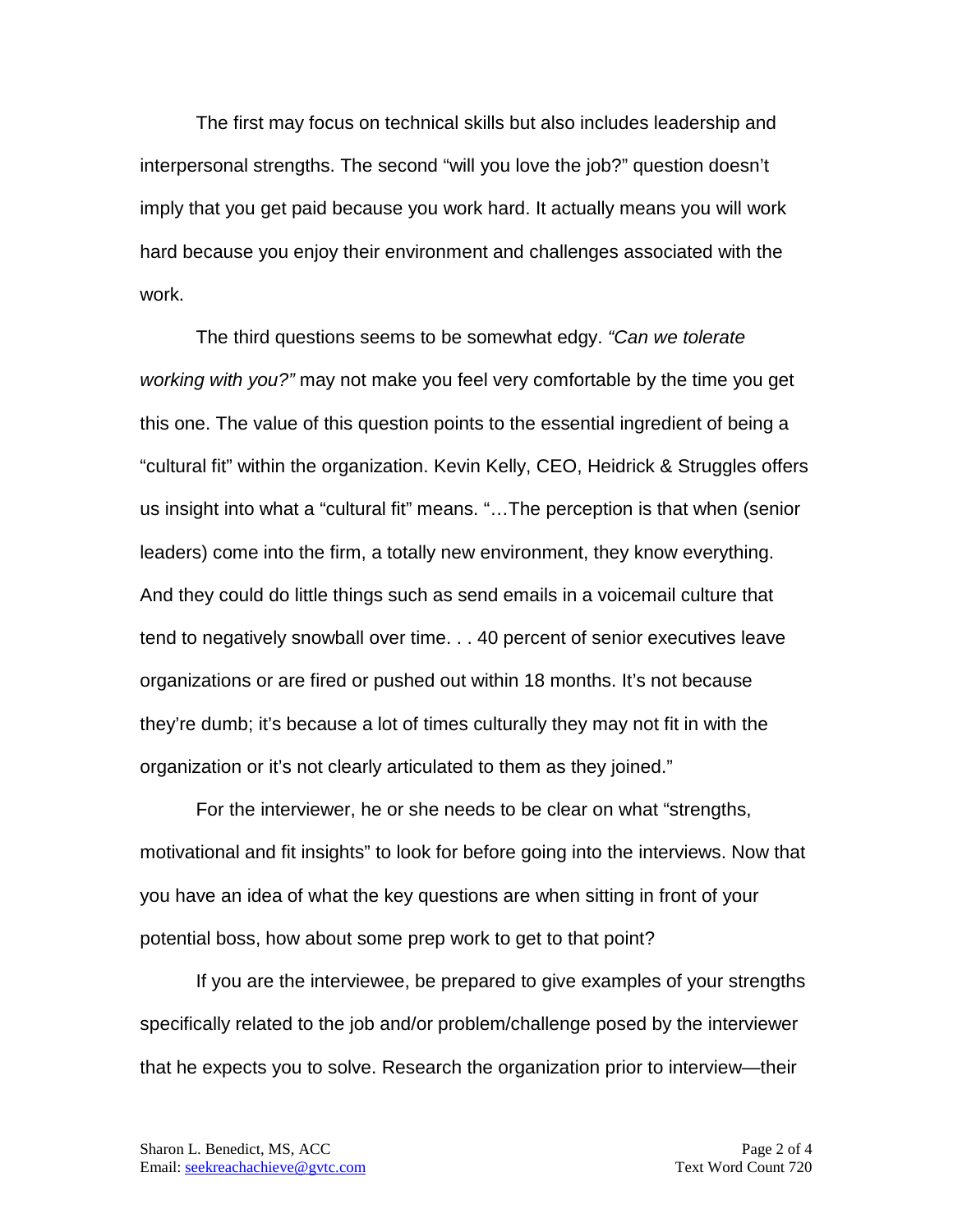organizational structure, management team, financials, whatever is pertinent to you getting the job and demonstrating you did your own homework.

Know what motivates you about this particular organization and how you fit. Keep in mind any possible differences between ". . . your own preferences and the organization's Behaviors, Relationships, Attitudes, Values, and Environment (BRAVE). But remember that interviews are exercises in solution selling. They are not about you."

You are the one to make the problem solving connection—between the problem and you being the solution and the best fit for their organizational culture. One important caution is don't try to be someone you are not, either by personality, skills, and life goal motivations. Be true to who you are but also be enthusiastically, genuinely willing to work together to achieve the organization's mission and goals.

I encourage you to read Bradt's full article and the many linked materials on what "onboarding" and other valuable tips needed after you land that job (http://www.forbes.com/sites/georgebradt/2011/04/27/top-executive-recruitersagree-there-are-only-three-key-job-interview-questions/). No matter whether you are being interviewed to flip burgers or be the top manager of a Fortune 500 company, your response to these three questions will hopefully demonstrate you can do the job, love it, and not only be "tolerated" but "thrive" as a leader and team player.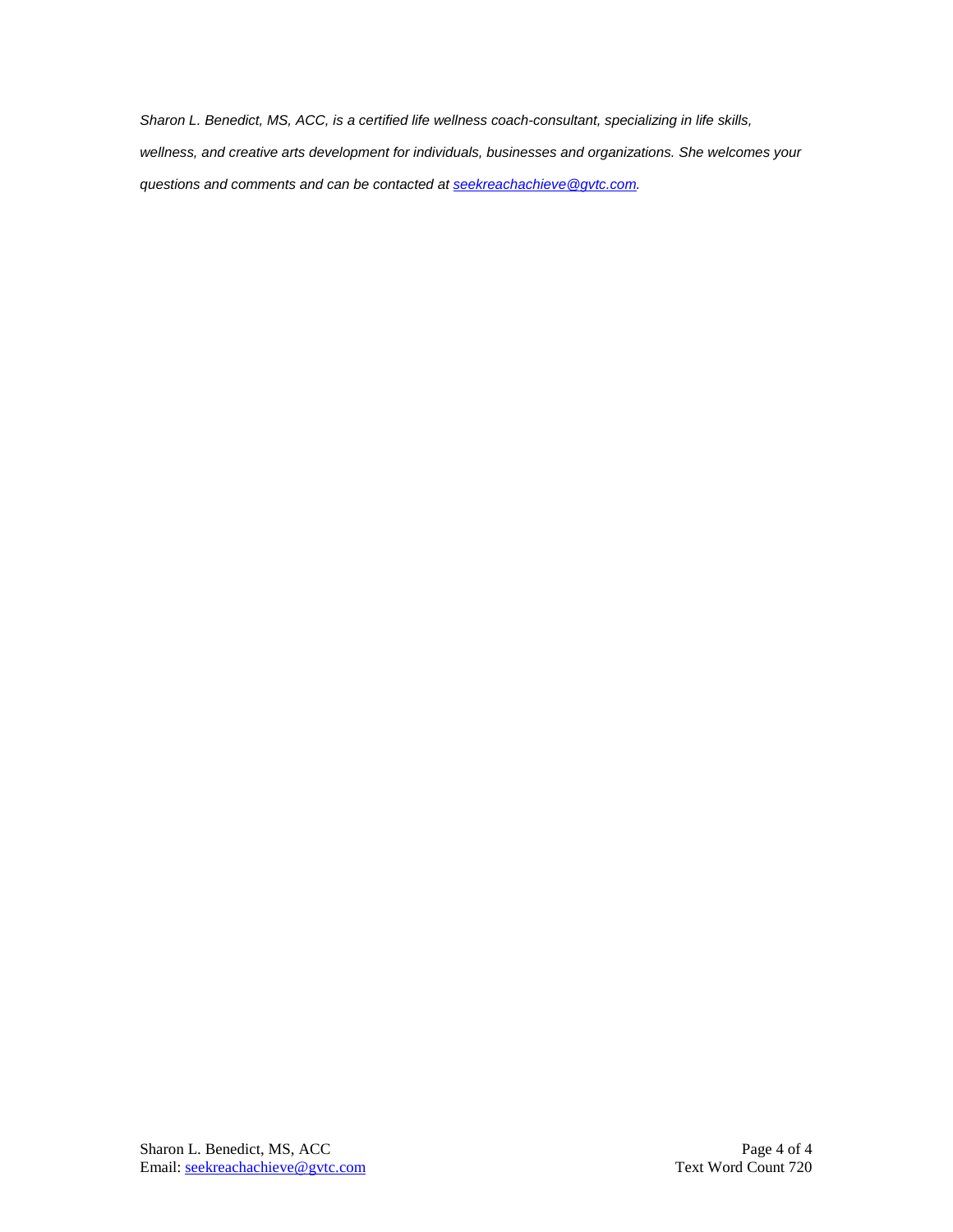*From the Heart...*



**Career…job hunting hurdles**

(published in Boerne Star, Friday, Mar 9, 2012)

What have been your job hunting experiences? Did you get the job fast on referral, or did you spend months pumping the physical and cyber pavements even before you got a bite? And what of all the job hunting tips out there . . . did they seem to help prepare you to shine?

Not all job hunting tips and techniques are equal. Some will help you strike it rich with a job. Others may just leave you discouraged after so many tries through the months, maybe even years coping with this still struggling economic climate.

Yet, there are some basics that need to be considered in any job prospect. Troy Johnson, Tory Johnson, CEO of Women For Hire, and Workplace Contributor for ABC's "Good Morning America," offers some of those basics in *Avoid These Mistakes and Impress Hiring Manager* (Aug 3, 2010). First, landing the interview can be tough in itself. Once that's done, Johnson advises us not to *Overwhelm the Interviewer.* Bringing too much information to the interview can give the impression you are ready to "take over the place." This is particularly risky for older, more experienced applicants when you are applying for lower level position.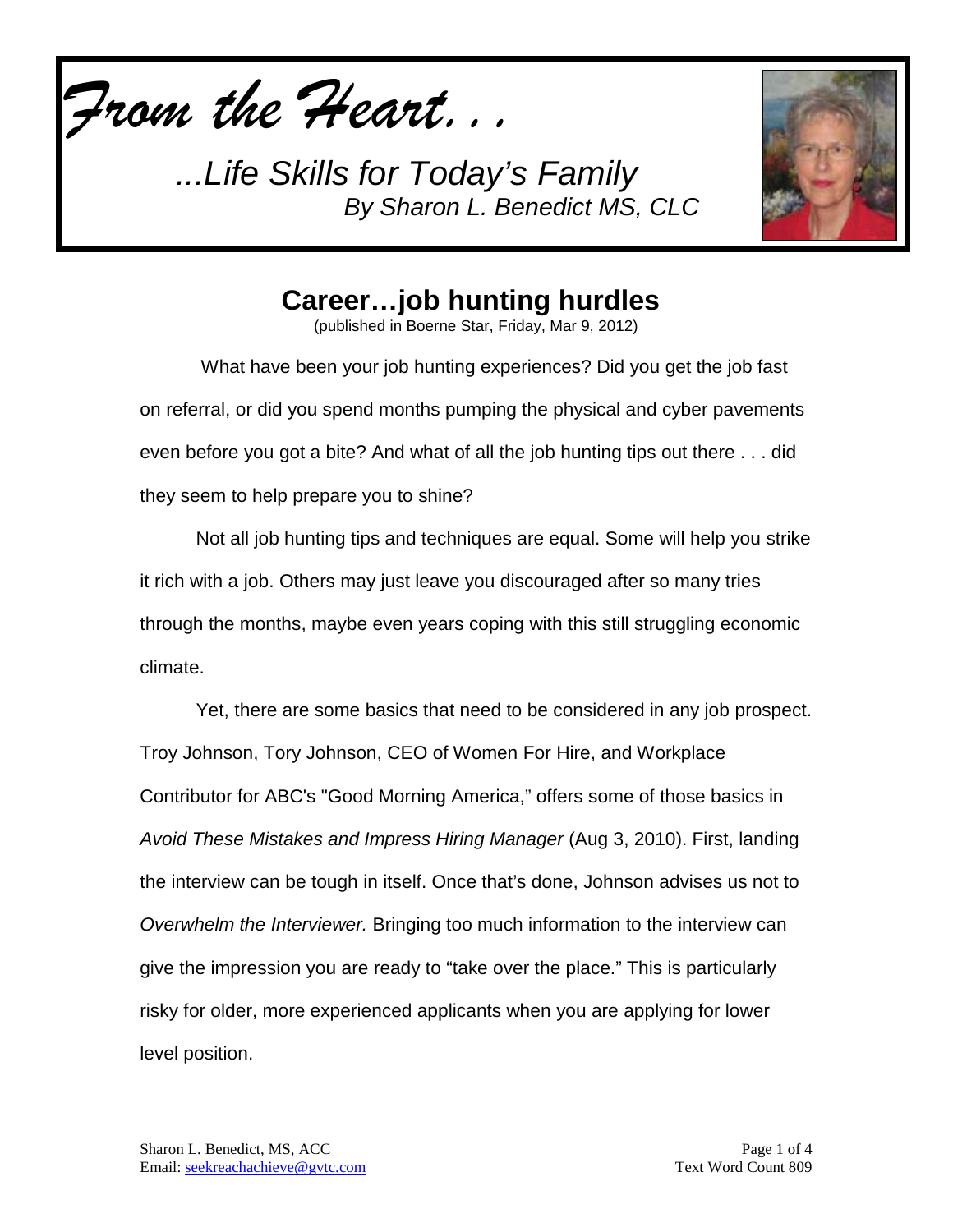Another common mistake is you are *Unable to answer questions about the past and future.* Ted Sakis, operations director, InMotion Hosting, finds that many people can't answer, "What have you been doing since you lost your job?" nor can they explain their five-year plan." This is particularly important when you have been out of work for some time. Johnson says to avoid statements like "Looking for a job" or "Cruising the Caribbean." You may find it works much better if you say you have been volunteering while seeking work, taking a class to advance your skills. And your five-year plan ". . . should relate to the work you're pursuing."

Another pointer to avoid is *Exhibiting over-confidence*. "Dan Black, America's director of campus recruiting at Ernst & Young, says a great resume and terrific experience doesn't mean much if the candidate is smug or overly cocky in the interview. He also cautions against mentioning competitive offers from another company during a first interview since it's too early to negotiate."

There are many job applicants who *Fail to ask smart questions*. This mistake emphasizes that "Interviewing is a sales process—you're selling yourself. The best sales people ask questions, and interviewees should too."

Applicants often find themselves *Overlooking the details*. Among many socalled pet peeves, applicant must not show up late or say you got lost. Do a test run before the day of the interview. Another is not bringing your resume and say you emailed it to the interviewer. And never confuse one company with a competitor.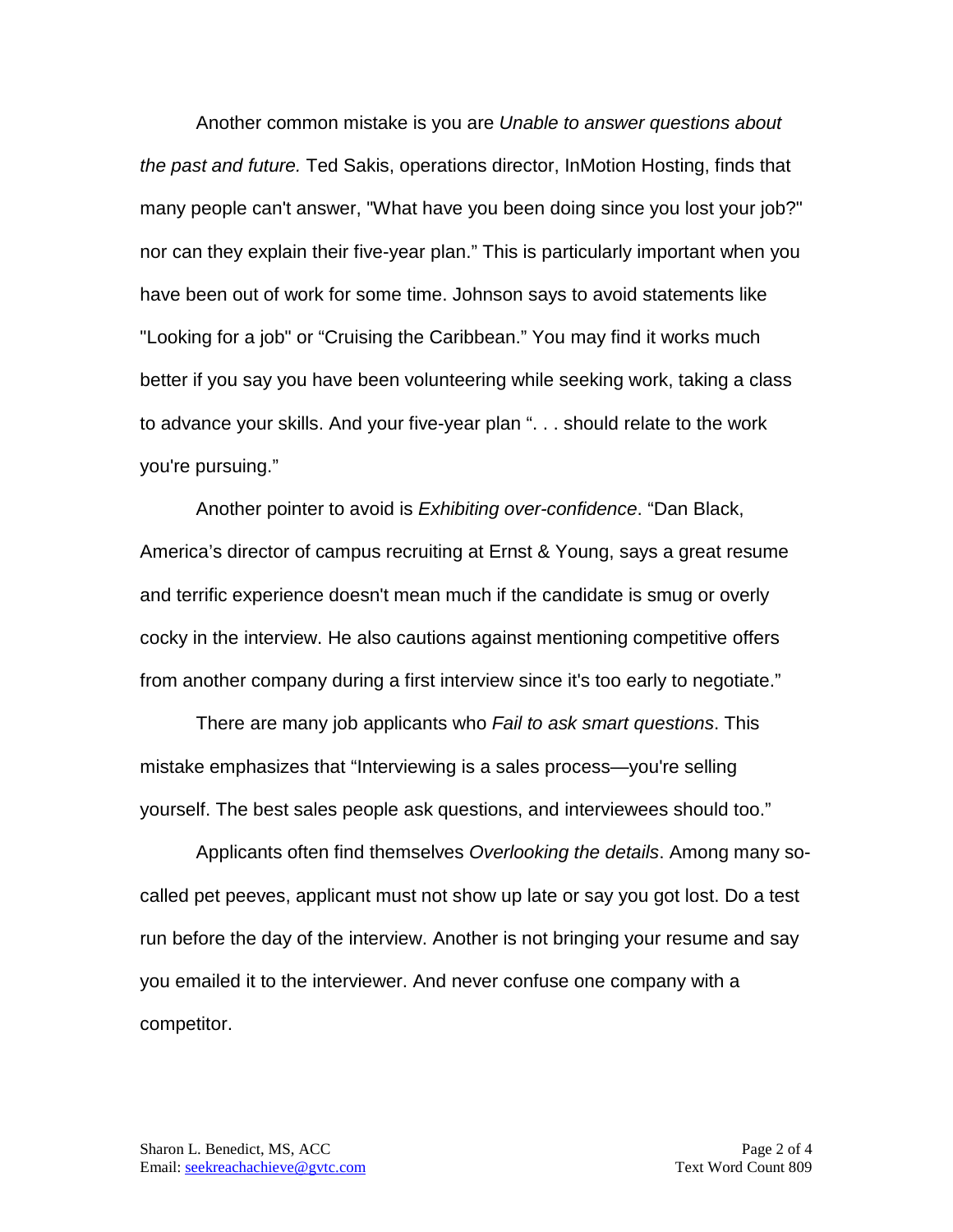During this tough economic times, *Revealing desperation* is one thing to definitely avoid. "A skilled interviewer can get you to let your hair down and reveal stuff that you shouldn't talk about. Financial woes and trouble finding work have no place in the interview process. Keep your personal situation private."

Johnson advise against *Behaving informally. "*Believe it or not, some candidates get way too informal—offering bear hugs, fist pumps, or chest bumps after the interview. Others will ask the interviewer to grab drinks after work or become friends on Facebook. You want to connect professionally, but not nearly as informally as these actions suggest."

*Criticizing former employers* should always be avoided. "Nothing good will come of it because recruiters wonder if you're criticizing the old boss, might you do the same about them?"

When stepping into the interviewer office, be careful you don't slip up by *Mistreating the receptionist*. In most situations, all the staff ". . . have a say in the process, so treat everyone with great respect. Assume you're being watched and judged from the moment you enter the offices."

Another last but not least important is to say thank you. *Skipping the thanks* for the interview with a thank you note ". . . is just as bad as sending one with typos or mistakes. Don't be generic; customize the note to reflect the conversation and to share additional details that build on the discussion."

Which interviewing mistakes have you found yourself doing? I know for myself, overwhelming the interviewer and becoming nervous when asked about a gap in my resume have stumped me in years past. No matter how young or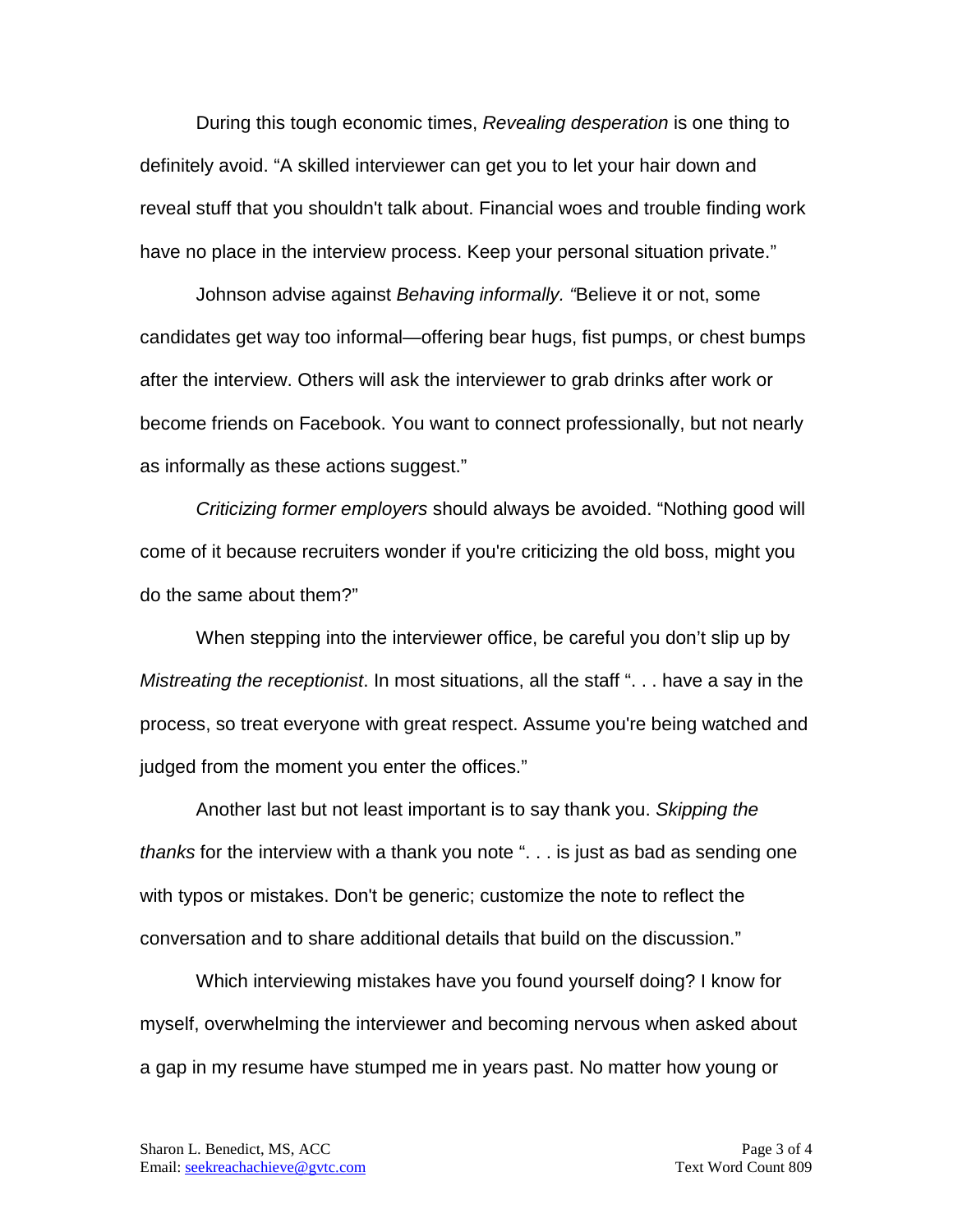senior you may be, these basics hold true for us all. In the next article, we are going to venture into the entrepreneur's world. Are you thinking of starting your own business? Three foundation basics are needed from the very start of that idea—Courage, Commitment, and Cash.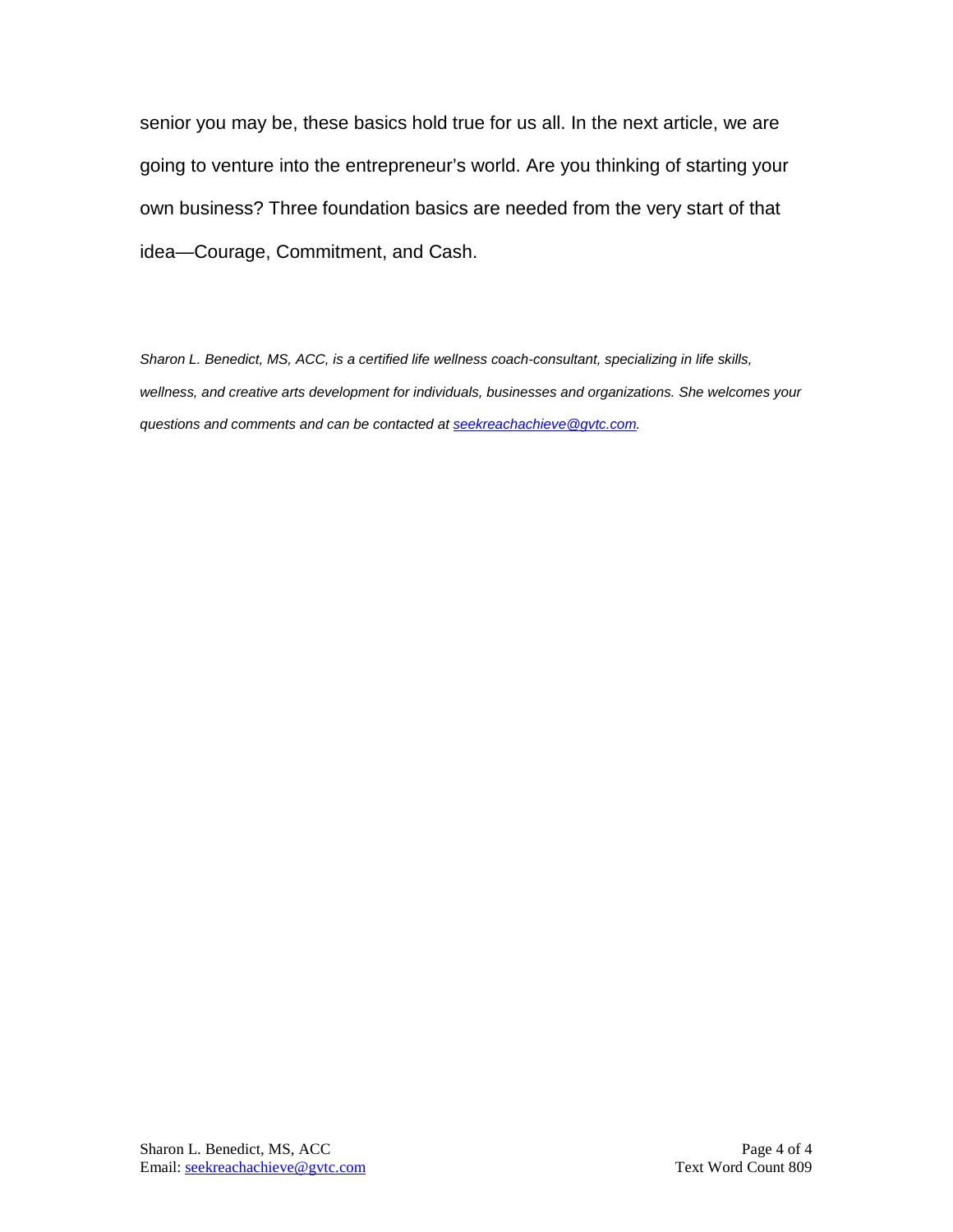*From the Heart...*



**Career…are you entrepreneurial?**

(published in Boerne Star, Friday, Mar 16, 2012)

Thinking of starting your own business and venturing into the entrepreneur's world? Three foundation basics are needed from the very start of that idea—Courage, Commitment, and Cash.

The very definition of entrepreneur is "the owner or manager of a business enterprise who, by risk and initiative, attempts to make profits." In other words, this is a person who is willing to help launch a new venture or enterprise, and accept full responsibility for the outcome.

Are you ready for the ups and down of your courage, commitment, and cash flow? If you are, here are a few more basics to get close to. First, an entrepreneur is a leader and demonstrates leadership qualities by selecting the right help or management staff. Management skill and strong team building abilities are essential for successful entrepreneurs. So, know your own personality style and those you may be working with. I recommend DISC personality system. Then ask any prospective staff person to also take a DISC.

Second, are you ready to innovate and have a liking for risk-taking. Some of the key characteristics of an entrepreneur is highly creative, innovative, introduces new technologies, increases efficiency and productivity, and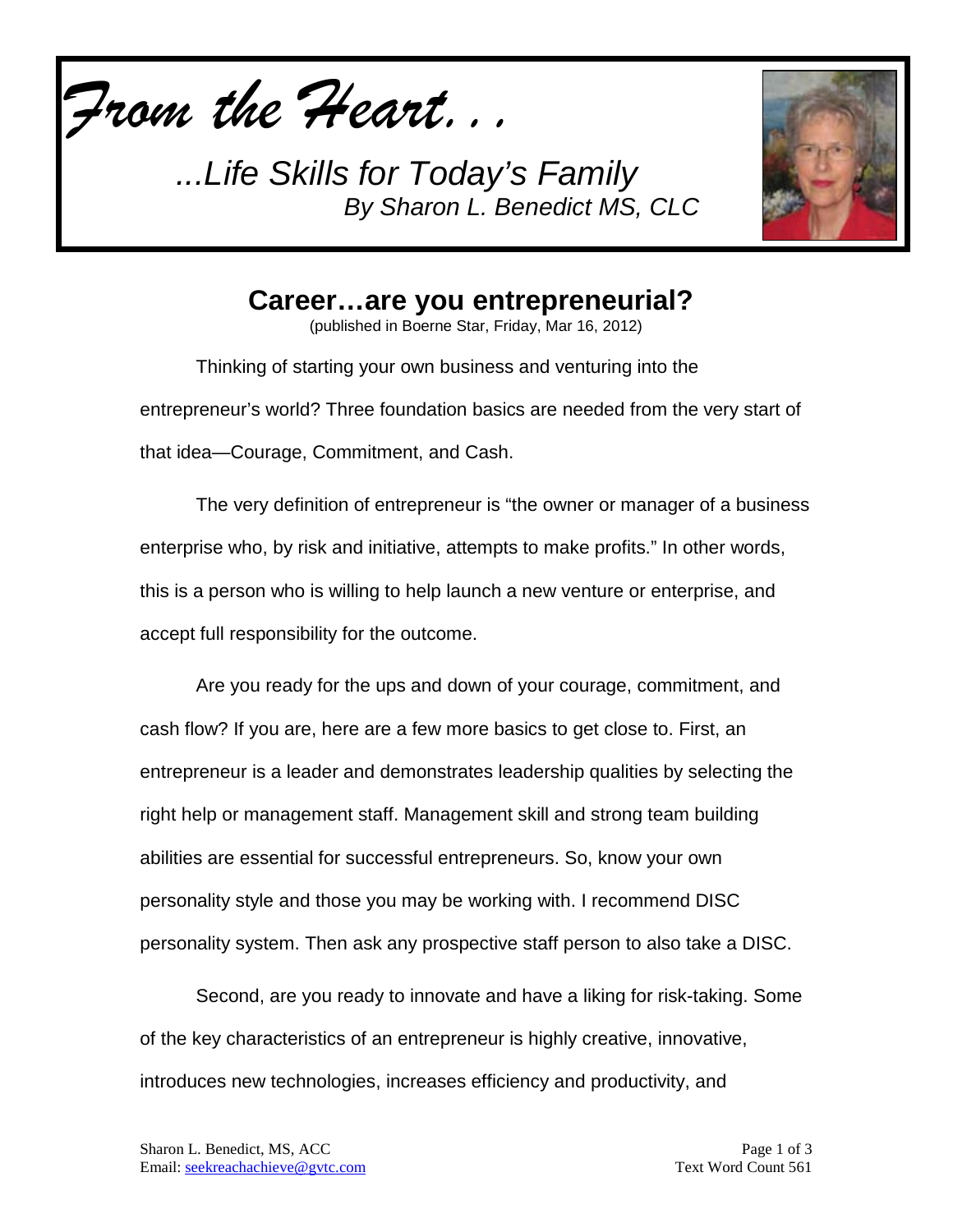generates new products or services. Entrepreneurs are catalysts for economic change with the ability to imagine new solutions through finding opportunities that bring profit or rewards.

Third, does the physical, financial, relational environments you currently have support starting a new business and the entrepreneurship required? If not, what changes need to happen to get a good start?

Fourth, do you know there are different types of entrepreneurs? According to Harvard Business Publishing interview with John Elkington, "Key Traits of Social Entrepreneurs," there are Social Entrepreneurs who are "…motivated by a desire to help, improve and transform social, environmental, educational and economic conditions. Key traits and characteristics of highly effective social entrepreneurs include ambition and a lack of acceptance of the status quo or accepting the world 'as it is'."

A Serial Entrepreneur always comes up with new ideas and starts new businesses. This entrepreneur has a higher propensity for risk, innovation and achievement. Vivek Wadhwa, in "Is entrepreneurship just about the exit?" (http://techcrunch.com/2010/06/12/is-entrepreneurship-just-about-the-exit/), a Lifestyle Entrepreneur "…places passion before profit when launching a business in order to combine personal interests and talent with the ability to earn a living. Many entrepreneurs may be primarily motivated by the intention to make their business profitable in order to sell to shareholders. In contrast, a lifestyle entrepreneur intentionally chooses a business model intended to develop and grow their business in order to make a long-term, sustainable and viable living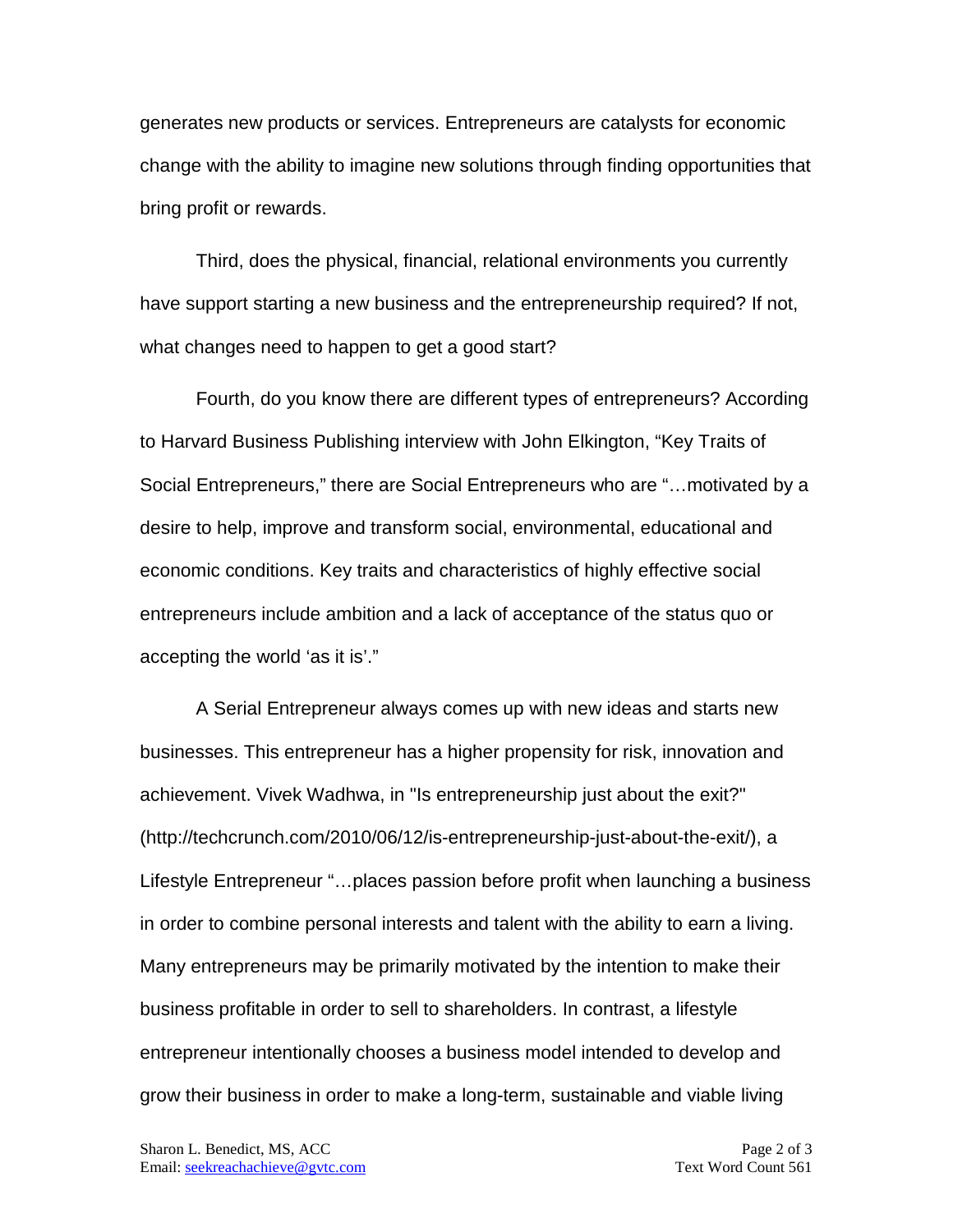working in a field where they have a particular interest, passion, talent, knowledge or high degree of expertise." These entrepreneurs are often selfemployed to keep more control or start a business from a hobby they love.

Which one do you think you are? No matter how you see yourself, be sure to get the lay of the land in whatever industry you are entering. Doing your homework, taking your time, and knowing the right time to step out are key components for any aspiring entrepreneur. And by all means make sure you love doing whatever you are investing your life, courage, commitment, and cash into.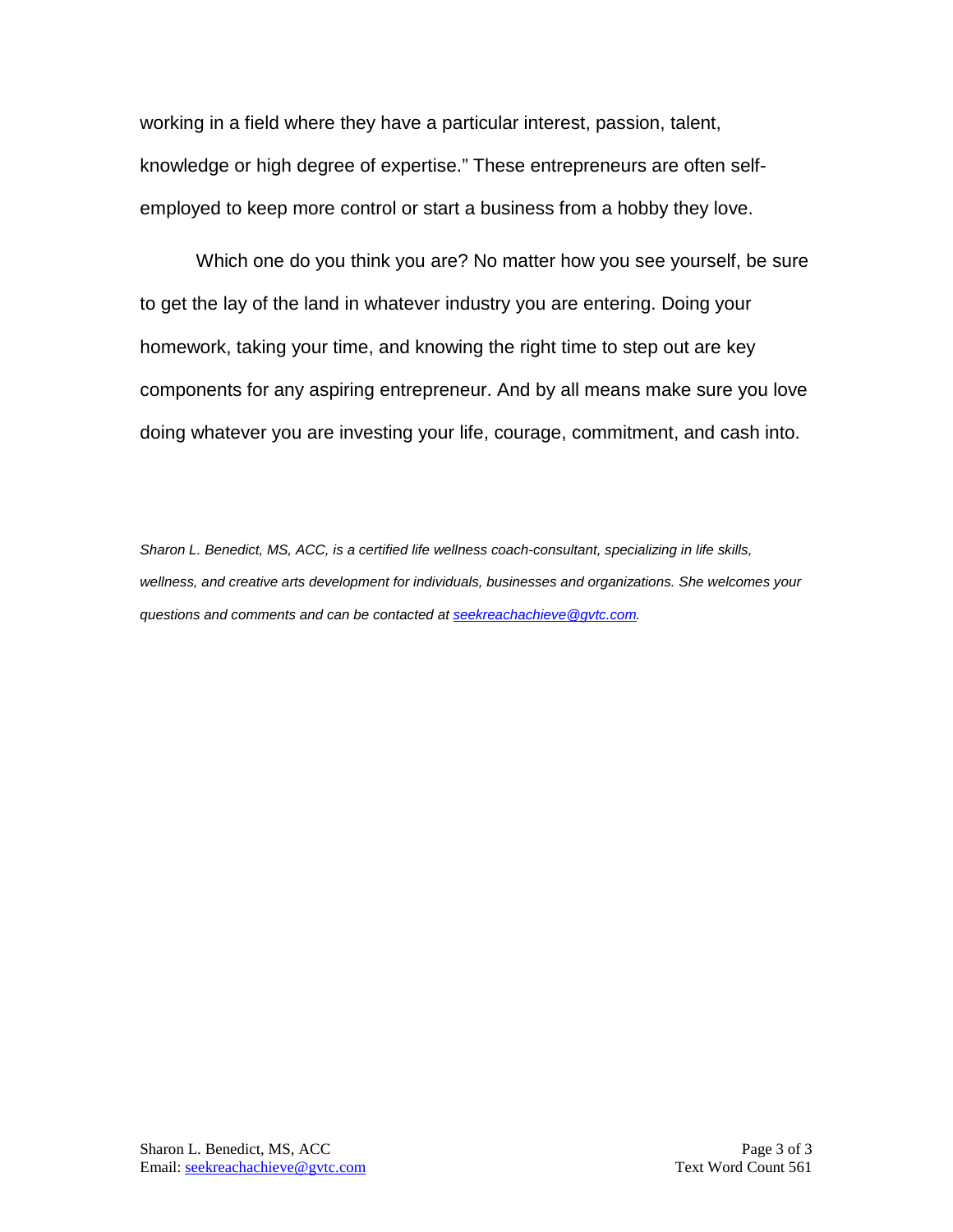



## **Career/Money Matters . . . keeping the tough times positive**

(published in Boerne Star, Friday, Mar 23, 2012)

My daughter recently posted on her Facebook, "Oh Monday! This week I will work 53 hrs for the first time since I've moved to Calif. I'm tired just thinking about it. I have 5 different jobs...one of my new fellow employees asked...are you Jamaican? No...but I am trying to keep the attitude that this is normal; that it is a blessing; and that somehow it will enable me to keep the roof over my head...food in my belly, and keep the man off my back."

Does anyone relate here? I bet there is. And "keeping the man off my back" can mean just about anything, depending on how you see it. It could be those "credit collection callers," or a relationship you just broke off, or even the man you are still married too and tries to control all the purse strings (and doesn't want your input either).

None of this sounds like much fun does it? Ask any local small business owner how their business is doing. Most may say, "Just great" even when their business and life aren't. Who wants to have the word get around anyway? The word will eventually be so stretched out of reality that the owner will eventually end up hearing that he's going out of business when he is definitely not. Yet, for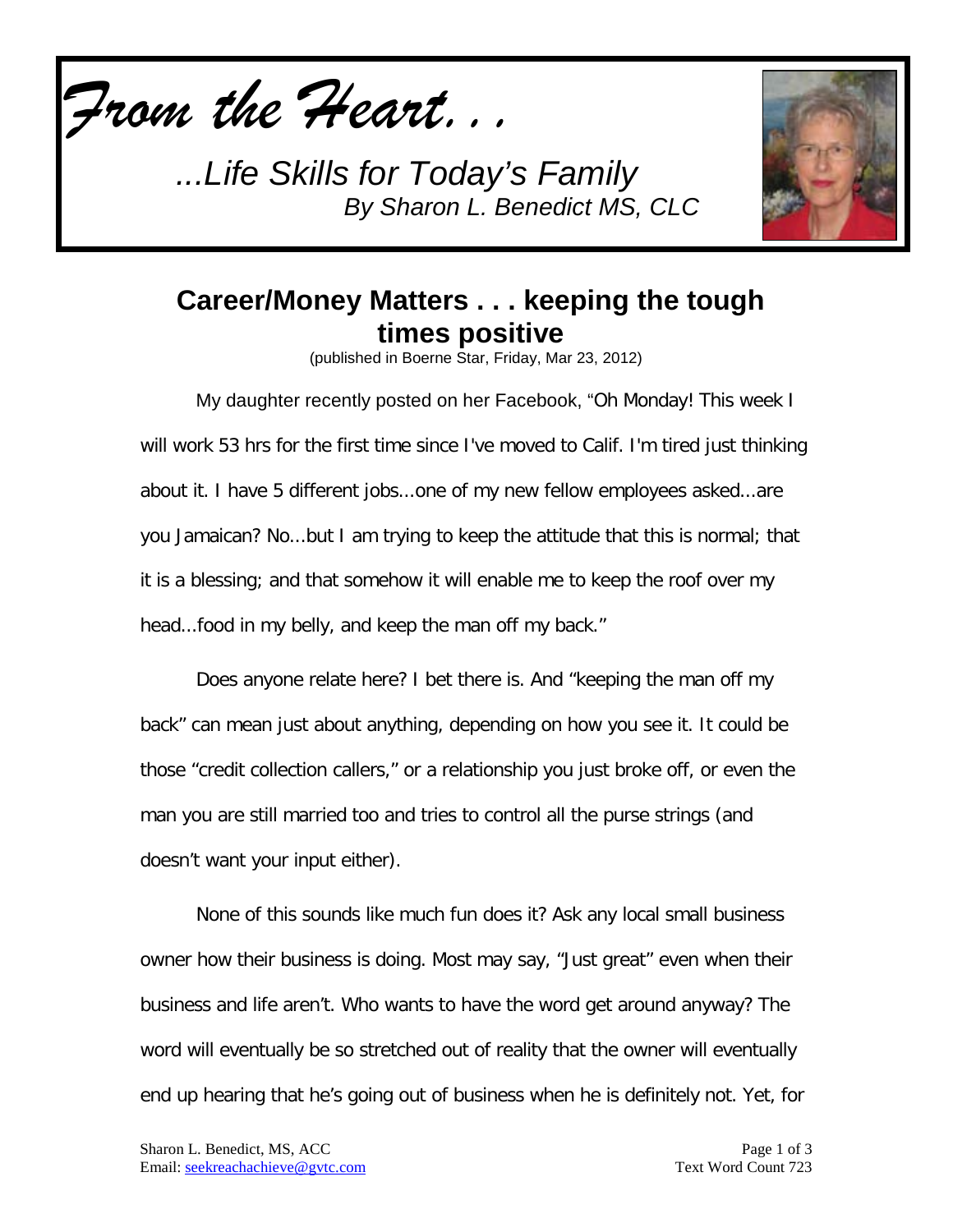those business owners who may be your best friend, they may confide in you that business and life aren't going so well. Your friend may even be thinking about closing up shop or moving to another city. Your friend loves living where he/she is but is struggling to make it all work.

How do you help your friend or that business owner so things will get better and they will stay in town? Sometimes, only a kind word such as, "I really love your store and your products. You always have just the right thing I was looking for." Or, you may just make their day by sharing, "Whenever I come into your store, you and your staff are always so kind and attentive. I wanted you to know how much I really appreciate the courtesy and your willingness to help me with my request or problem."

Have you done this lately for someone who just may need that kind of encouragement before they decide to close their doors? If not, how about today or sometime this week? Do you have any idea what a small business owner has to juggle to stay open? Here's just a few: Lease/mortgage on the building, utilities, staff wages, marketing/advertising, keeping inventory up-to-date and desirable to buyers, keeping shop and inventory organized, nice and clean shop and restrooms (didn't think I would mention this did you? Clean restrooms happen to be very important to customers and clients!).

Then let's add all the other money matters such as yearend FIT taxes, business property inventory taxes, state sales tax, use tax. Then include the cost of an attorney and CPA to make sense of it all for the business owners' benefit.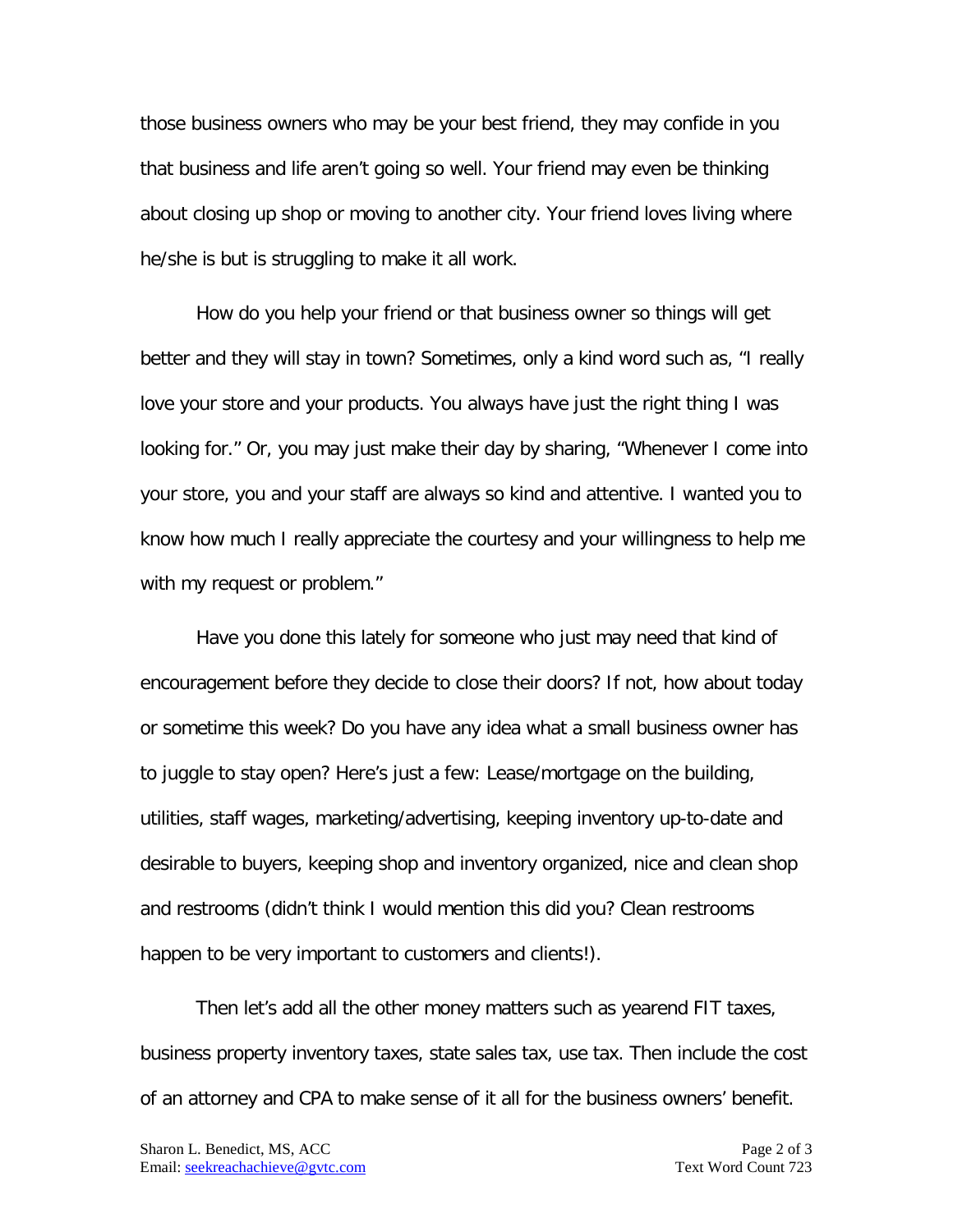So, when you walk into that favorite shop and are greeted with a smile and excellent service, it just might tell you that whoever owns that business already knows how to stay positive and help their staff do the same. When you compliment them, also ask the owner what's their secret for keeping such a positive attitude about their business and life. Their gems just may be a lifechanger for yourself as well. And if your favorite shop is struggling, ask how you can help and become a life-changer for your discouraged business owner and friend.

For those who are working more than 50 hours a week like my daughter, I encourage you to adopt her attitude ". . . that this is normal; that it is a blessing; and that somehow it will enable me to keep the roof over my head...food in my belly, and keep the man off my back." May I add . . . "make all the difference in getting through tough times to better times ahead." You just may start singing that classic Jamaican song

(http://www.youtube.com/watch?v=02zOk\_LQCkY), "Don't worry, Be Happy!"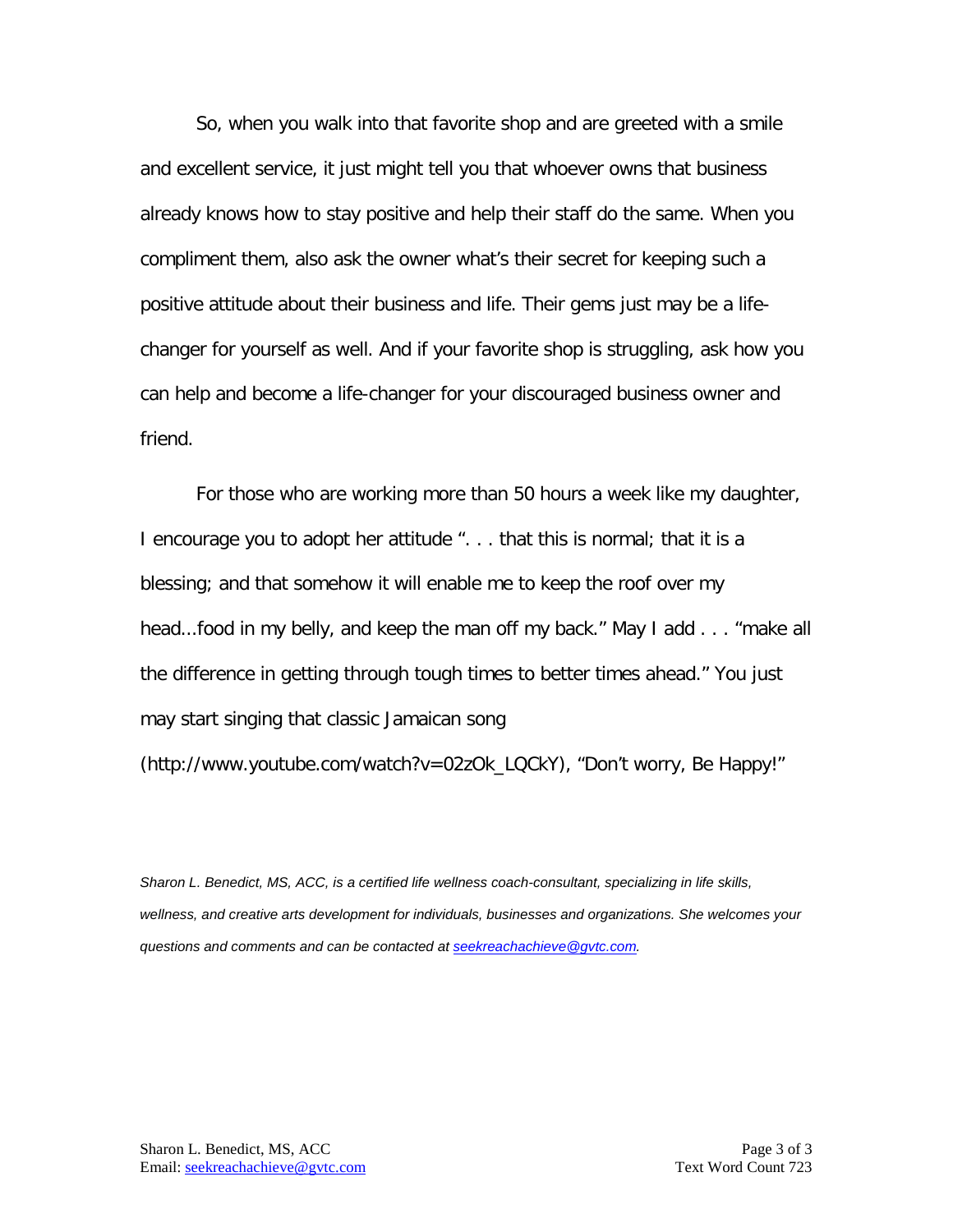



**Money . . . when it's just not there**

(published in Boerne Star, Friday, Mar 30, 2012)

All of us look at our bank account, and at times give out a plaintive sigh. Yet, there is a world of difference between the person who has "some" money and those who definitely have an empty bank account. No matter which one reflects your situation, the negatives in life seem to always increase and even loom large on our horizons.

Remember the song, *Money, Money, Money makes the world go around*? Yes, in so many ways and unable to count how many, this is true. But when you really get down to the basics, is it really the top world turner? Yes, we all have to eat and have a roof over our heads; and that takes money. Think about what you might consider the real world turner.

Check out what my daughter again recently posted on her Facebook. "some days....I like to daydream about what it would feel like to have someone to love on...ya know those sweet nothings I hold inside to myself...the hands that long to heal and cook and love for two...let the rhythm of love move you today. Express it somehow...to someone. Whether it's the little ole lady crossing the street or your best friend. The best cure for loneliness is to give. Everyone needs a little more love in their lives. Don't' be stingy with your love!"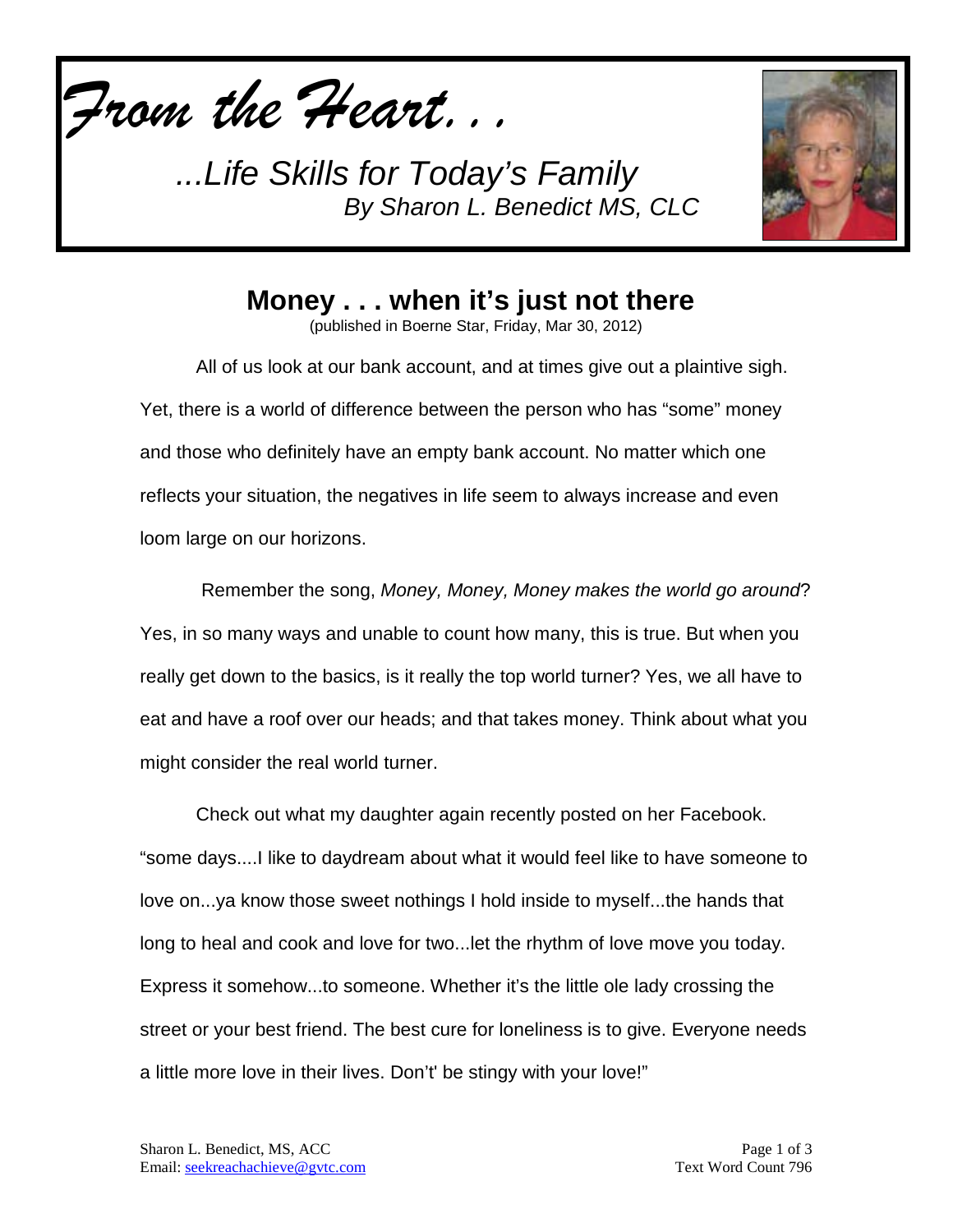Maybe, just maybe, this might be the real deal that keeps the world going around? Who do you know that may be struggling with the money just not being there? There is one thing for sure. Even if you can't hand them some money, you can offer them a loving hand and heart in some way that may very well turn their life and world around.

Slow down this week enough to see and really hear what is happening around you in your neighbor's world, or even that co-worker next to you. And don't leave a simple "I feel your pain" comment. Search your heart for the right words and actions to forever change their thoughts that continually say they are all alone and lonely; and no one really understands what's going on. You don't even have to dig for the details. They may not want to give them to you anyway. But you know you can feel their struggle just by being in the same room with them.

There's your opportunity to do what my daughter encourages us to do. To step into that "rhythm" start with getting to know that person next to you. Be willing to understand their point of view, their struggle…even if they can't see all the blessings around them at the moment. Just be that genuine listener who isn't there to "fix them."

You are there to discover just the right words and action to offer them. You will then share in their discovery as they begin to see the bigger picture of those blessings in their lives that are actually sustaining them. And only moments ago, they couldn't get past "I don't know where I'm going to get the money to live on, pay my bills, and feed my kids."